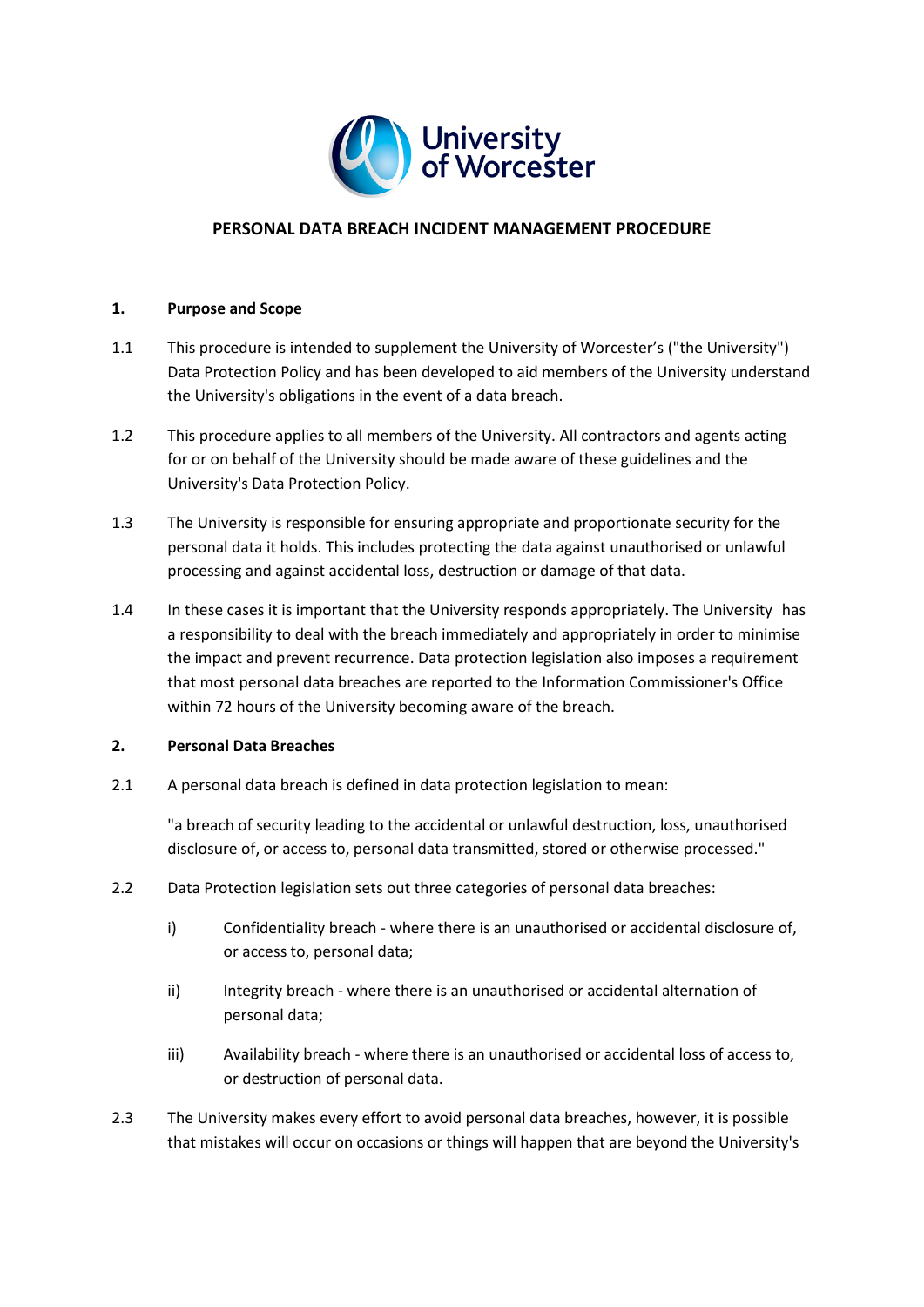control. A personal data breach can occur for a number of reasons some examples of these include:

- Loss or theft of data or equipment on which data is stored (even if the device is encrypted consideration needs to be given to whether there is a back-up available);
- Inappropriate access controls allowing unauthorised use;
- Equipment failure;
- Unauthorised disclosure (e.g. email sent to incorrect recipient or document posted to the wrong address or personal information posted on the website without consent);
- Human error;
- Unforeseen circumstances such as a fire or flood;
- Hacking attack;
- Marketing email sent to all recipients in the 'to' or 'cc' field instead of using 'bc' field;
- 'Blagging' offences where information is obtained by deceiving the organisation who holds it.
- 2.4 The consequences of a personal data breach could be physical, material or moral damage to individuals such as loss of control over their personal data, identify theft or fraud, financial loss, damage to the reputation, or any other economic or social disadvantage to the data subject concerned. The consequences of a personal data breach to the University include reputational risk and financial risks particularly in relation to the potential fines that may be imposed by the Information Commissioner's Office (ICO) of up to €20m or 4% of global turnover, whichever is higher.

## **3. Reporting an Incident**

3.1 It is the responsibility of any member of staff, student or other individual who discovers a personal data breach, or believes a personal data breach may have occurred, to report it immediately - see Appendix 1 Flowchart for assessing who to advise of a potential data breach. Contact details for the University's Data Protection Officer are as follows:

**Email: infoassurance@worc.ac.uk and during working hours call the Head of Information Assurance on 01905 855014 or 01905 855031 The Head of Information Assurance (Helen Johnstone) is the University's Data Protection Officer**

On initial contact, the reporter should provide details of:

- The exact nature of the breach
- An indication of the seriousness of the breach (the sensitivity of the data breached, the number of individuals whose data may be involved, who may have access to the data)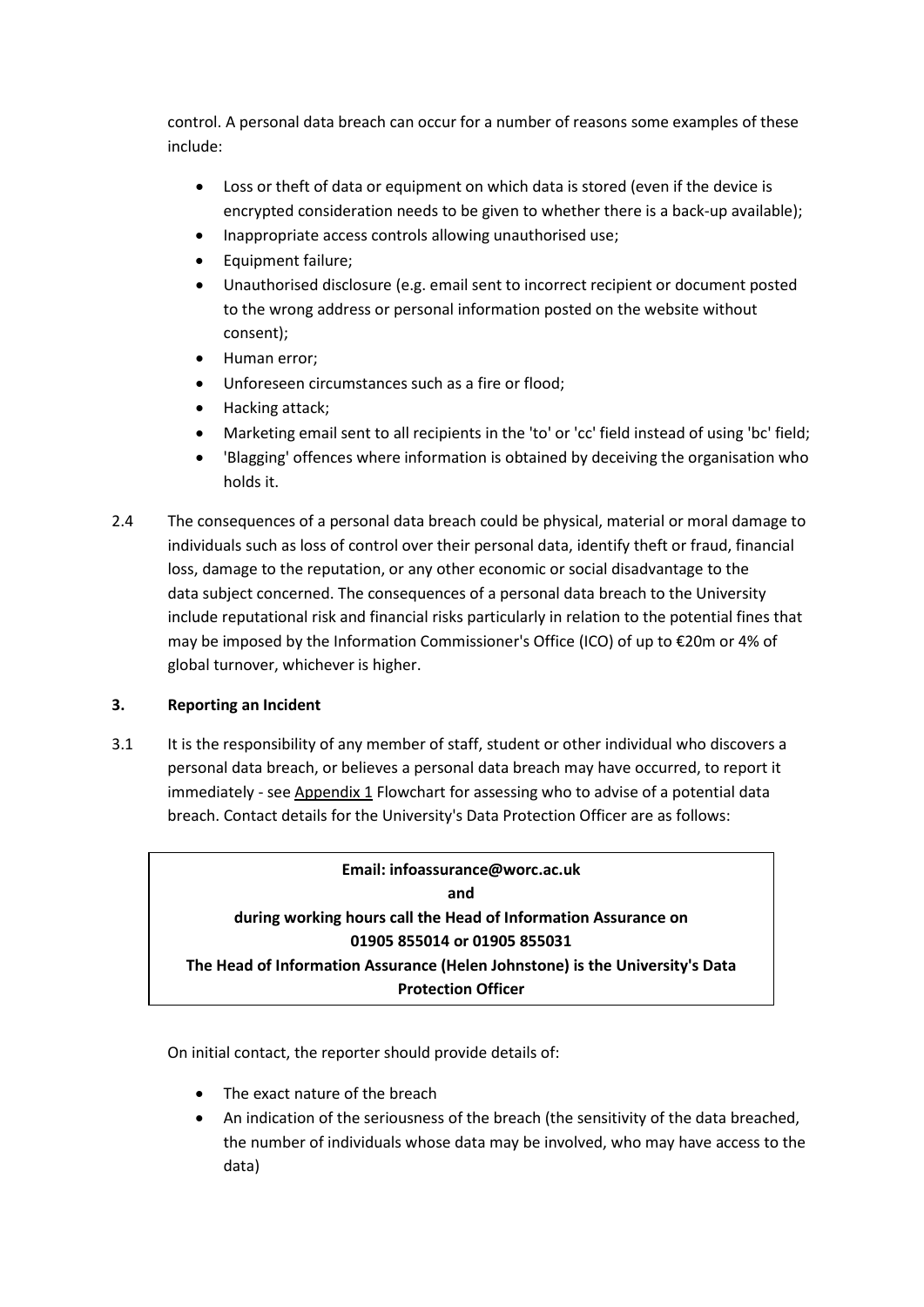- If possible the actions needed to be taken immediately to mitigate the breach.
- 3.2 The Head of Information Assurance, who is the University's Data Protection Officer will ask for the provision of more detailed follow up information (see Appendix 2 for further details) within 24 hours of the discovery of the breach.
- 3.3 It will be the responsibility of the University's Data Protection Officer, or their nominee in their absence, to assess the breach and decide whether to report the incident to the Information Commissioner's Office (Appendix 3 - Flowchart showing notification requirements). A decision to report, or not, needs to be made within 72 hours of the Data Protection Officer becoming aware of the breach. If a decision is taken not to report the breach or the report is delayed, the reasons for this needs to be recorded. Further information is available on th[e ICO's website.](https://ico.org.uk/for-organisations/report-a-breach/)
- 3.4 The Data Protection Officer will contact other parties as required such as the University Secretary, the police if there has been any illegal activity or the Press Office if there is likely to be press interest. Other University departments will be notified as appropriate. In particular if the breach involves IT security, the IT Department will also be consulted. There may also be legal/contractual requirements to notify. The Data Protection Officer will advise if the data subject(s) should be advised of the breach.

## **4. Data Subjects**

- 4.1 After a personal data breach is identified, the Data Protection Officer will assess whether the breach will result in a high risk to the rights and freedoms of the individual(s). If it is considered that there is a high risk to the individual(s) rights and freedoms then they will be notified as soon as is practicable by the most appropriate means.
- 4.2 The Data Protection Officer will communicate with the area of the University responsible for the data that has been breached and discuss the best way of contacting the data subjects concerned and what information the data subjects should be given.
- 4.3 When individuals are notified, they should be given the following information:
	- Description of the nature of the breach;
	- Name and contact details of the Data Protection Officer;
	- Description of likely consequences of the breach;
	- Description of measures taken or to be taken to address the breach;
	- Specific information about steps the individual can take to protect themselves.

#### **5. Containment and recovery**

- 5.1 Steps should be taken as soon as possible to recover any losses and limit the damage. Steps might include:
	- Attempt to recover lost equipment
	- Attempt to retrieve personal data e.g. recall emails, remove from websites, etc.
	- Use backups to recover lost, damaged or stolen data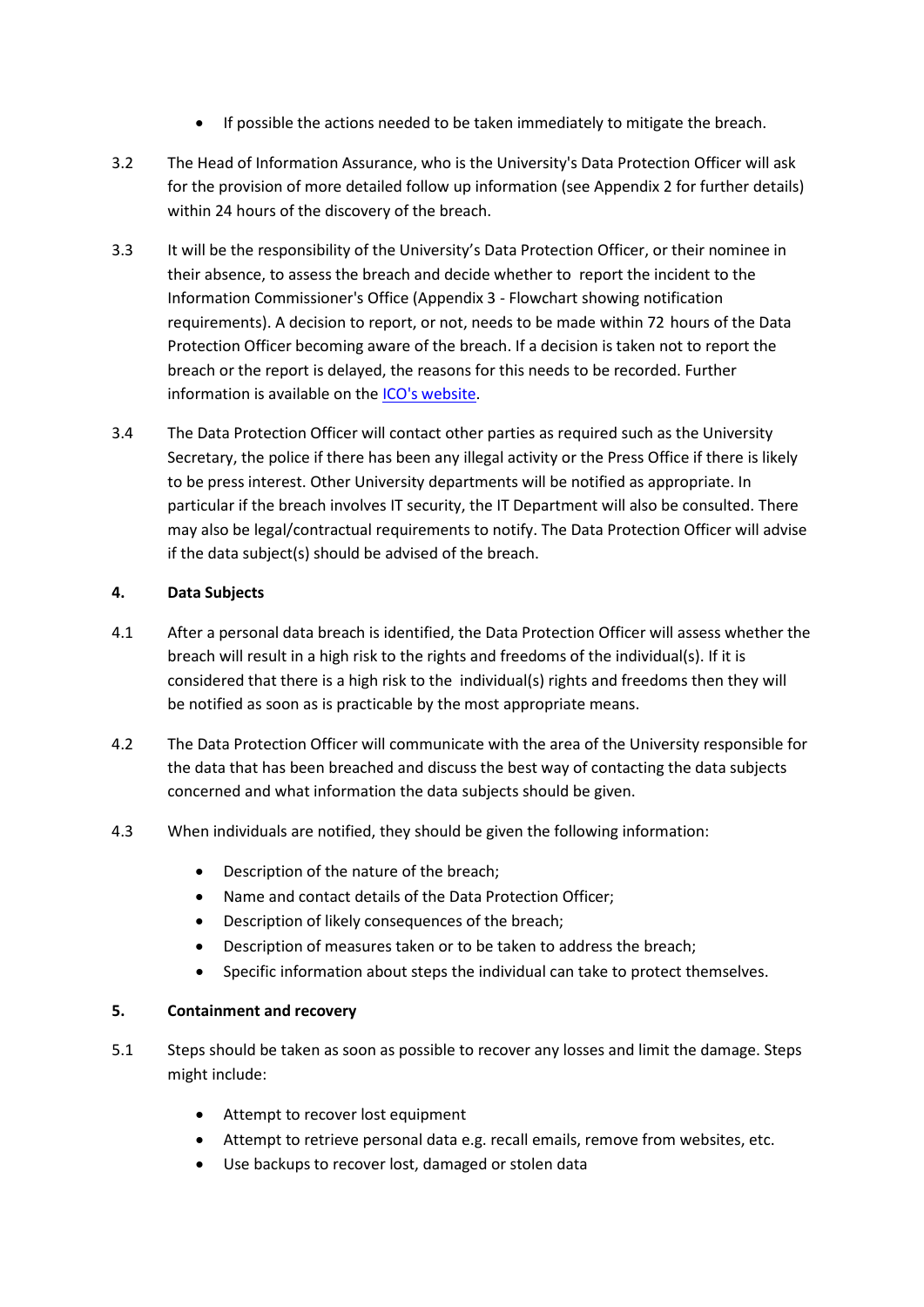- Change relevant passwords as soon as possible
- If bank details have been lost/stolen, contacting banks directly for advice on preventing fraudulent use

## **6. Evaluation and response**

- 6.1 Once the incident is contained, a review should be conducted into the causes of the breach and the effectiveness of the response. The review should consider the type of data, what protections were in place (e.g. encryption), what happened to the data and whether there could be wider consequences of the breach. If ongoing problems are identified, then an action plan should be drawn up to put these right. In the case of the most serious breaches, a report will be submitted to the Audit Committee.
- 6.2 If a breach warrants a staff disciplinary investigation, HR will be contacted for advice and guidance.
- 6.3 The Data Protection Officer will keep a record of all data breaches including the actions taken to mitigate the breach and lessons learned. Details of information to be recorded relating to personal data breaches is available at Appendix 4
- 6.4 In the event that the University is responsible for causing a personal data breach, or not taking appropriate action to prevent a breach, then there could be financial consequences. It is therefore important to make every effort to prevent breaches occurring, and if breaches do occur, take required actions. More information about the impact of non-compliance can be found in para 1.2 of the Data Protection Policy

## **7. Other related documents and information**

[Data Protection Policy](https://www.worcester.ac.uk/informationassurance/content_images/Data_Protection_Policy_May2018(1).pdf) [Information Security Policy](https://www.worcester.ac.uk/informationassurance/information-security.html) [IT Regulations](https://www.worc.ac.uk/ict/documents/ICT_Regulations_v2.5.pdf) [ICO advice on Data Breaches](https://ico.org.uk/for-organisations/guide-to-the-general-data-protection-regulation-gdpr/personal-data-breaches/)

Article 29 Working Party Guidance on Personal Data Breach Notification (Article 29 Working Group is an independent EU advisory body on data protection and privacy)

| Version number                      | Version 1.0                          |
|-------------------------------------|--------------------------------------|
| Author/Originator                   | <b>Head of Information Assurance</b> |
| <b>Review Date</b>                  | $1st$ May 2019                       |
| Ratified/Authorised by              | <b>VCAG</b>                          |
| Issue date                          | 25 <sup>th</sup> May 2018            |
| Postholder/s responsible for review | <b>Head of Information Assurance</b> |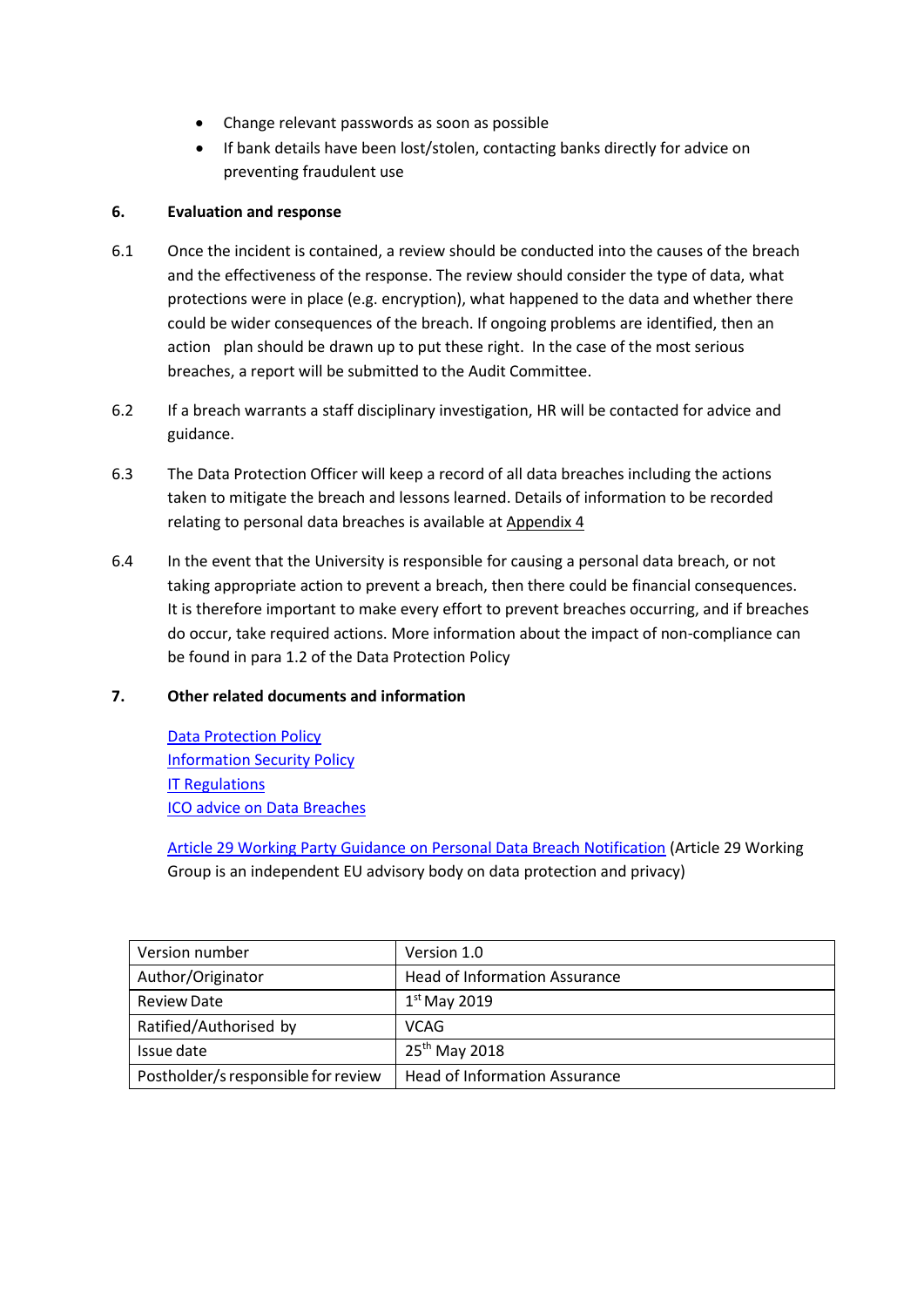Appendix 1

## **What to do if you think there has been a data breach**

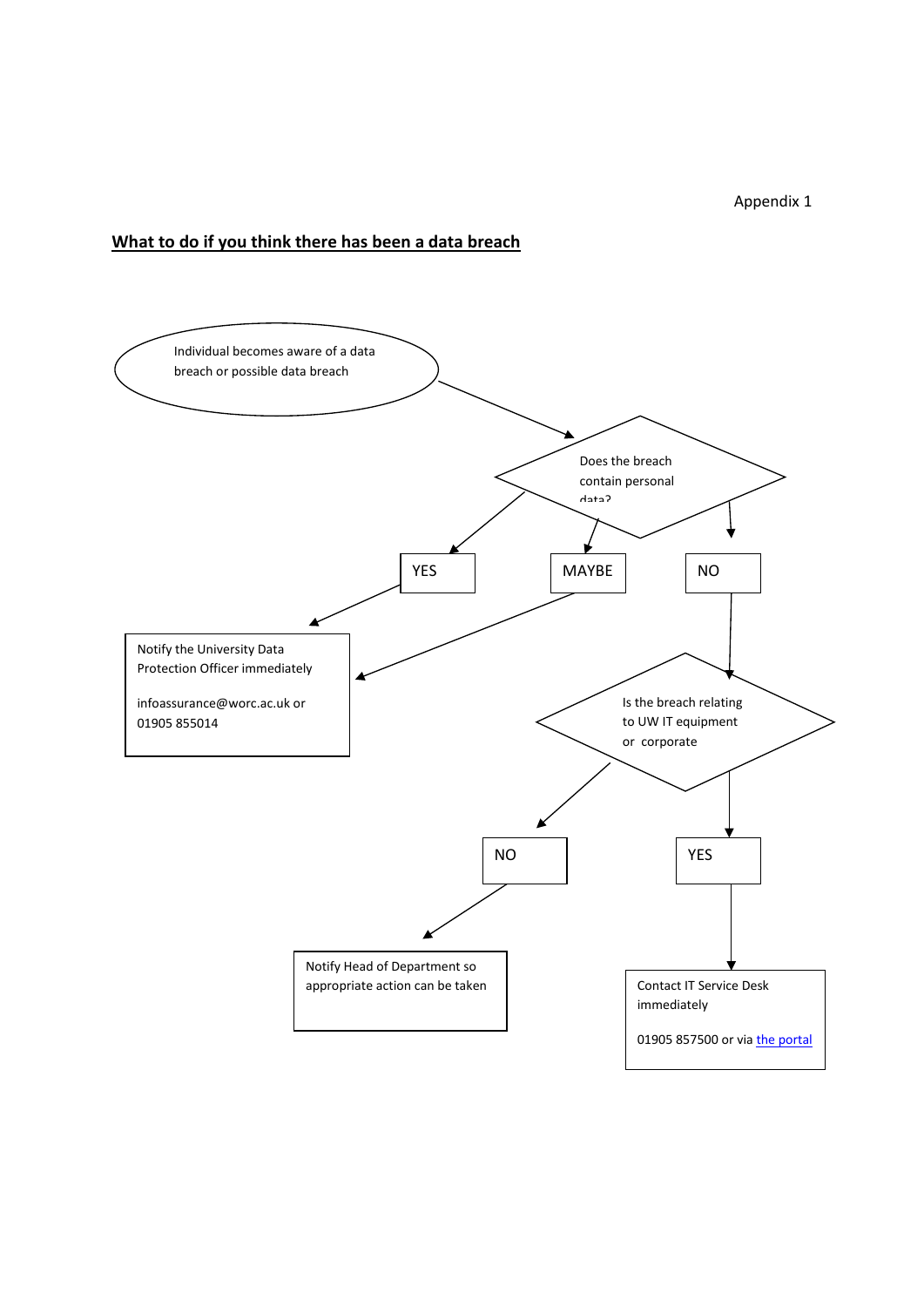#### **Internal Reporting requirements**

The Data Protection Officer should be notified immediately in the event of a possible personal data breach.

**Email: infoassurance@worc.ac.uk and during working hours call the Head of Information Assurance on 01905 855014 or 01905 855031 The Head of Information Assurance (Helen Johnstone) is the University's Data Protection Officer**

The reporter will be asked to provide the following information, or as much information is available. Reporting the breach should not be delayed whilst the information is collected.

- Nature of suspected breach including the types of data that have been compromised and how the potential data breach is believed to have occurred;
- Who is or may be affected including number of individuals;
- Consequences of the breach and what actions can be taken, or have been taken, to mitigate the breach.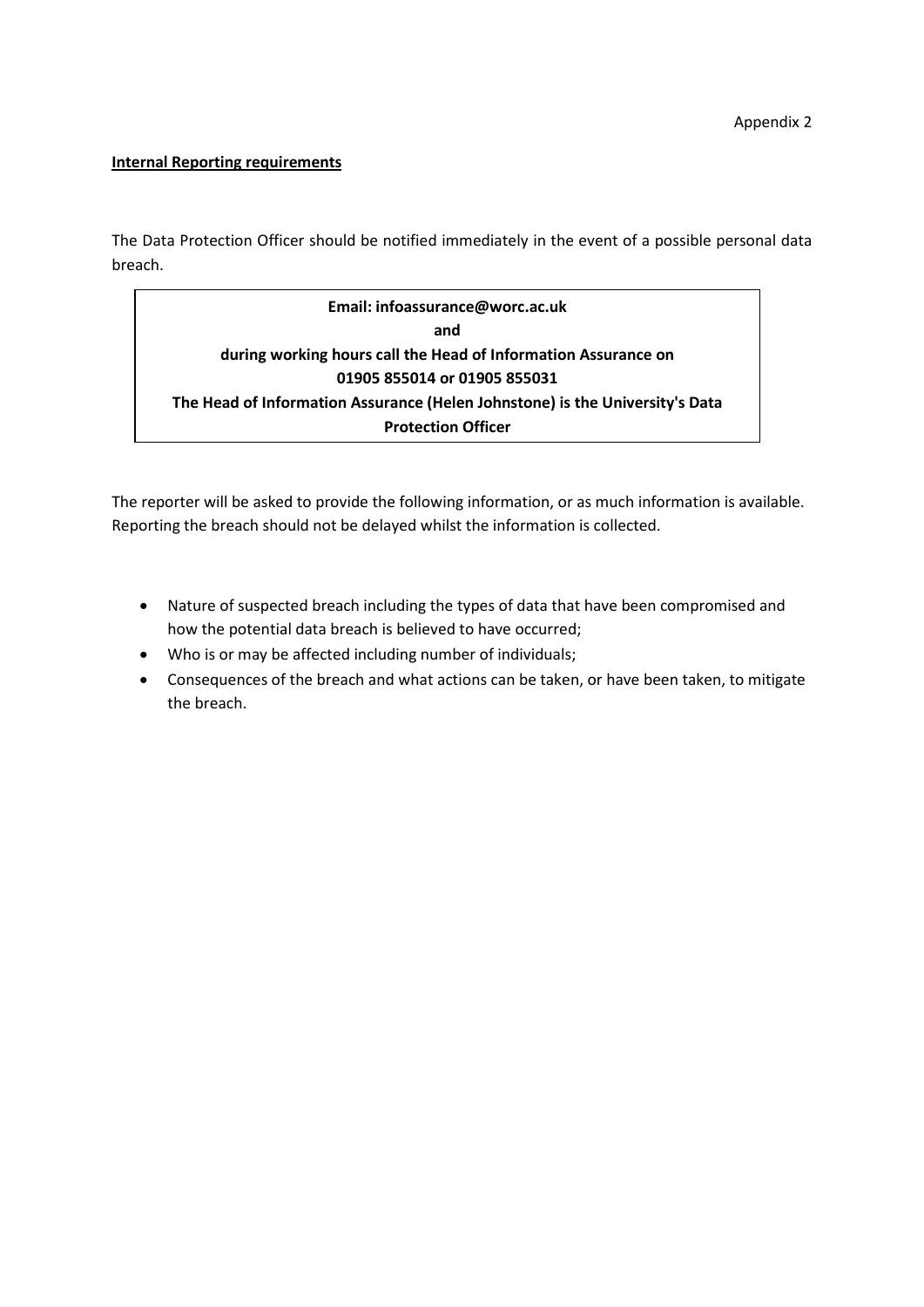#### **Flowchart showing notification requirements**